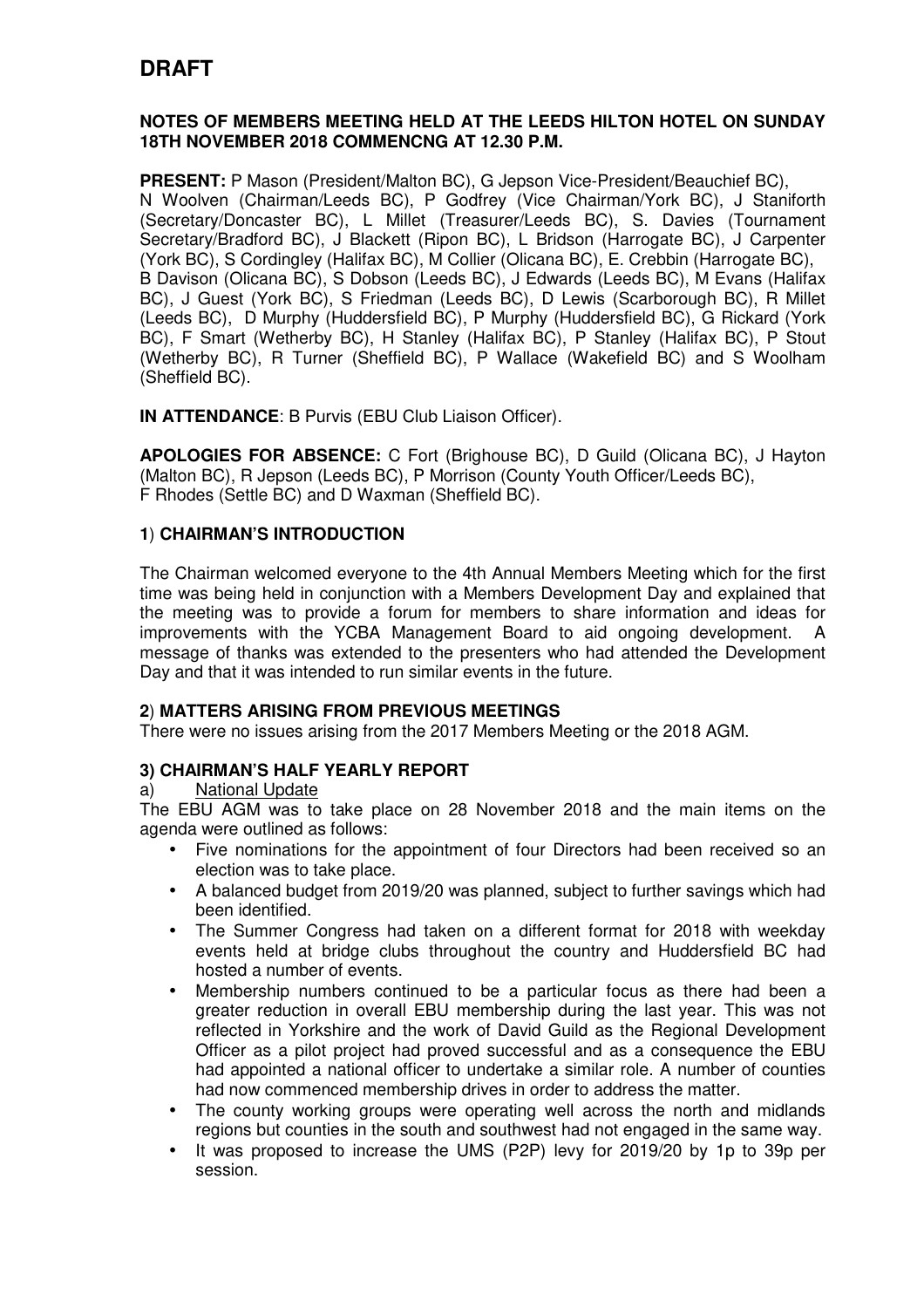# **DRAFT**

The YCBA President commented that over recent years, northern representation on the EBU Board and its committees had declined partly due to changes to the committee structure being replaced by EBU appointed panels. It was hoped that Ron Millet would be successful at the forthcoming election for Directors of the EBU Board in order to maintain some northern representation.

## b) County Update

Three national events continued to be administered by YCBA on behalf of the EBU in addition to the longstanding Yorkshire Congress all of which contributed to the healthy financial situation and a message of thanks was extended to the Tournament Directors and those that supported the organisation of the events.

The qualifying round of the Tollemache Cup event was currently taking place and whilst Yorkshire was placed fifth at the end of play on the first day there was only eight IMPs difference between the fifth and second place. The county team had finished a disappointing  $5<sup>th</sup>$  out of 8 in the Presidents Cup.

In the Northern Bridge Leagues the A2 team had finished second behind Manchester with the A1 team fourth and the B team had also been runners up to Manchester. For the first time in the C Division Yorkshire North/West had finished first and would take part in the national final.

With regard to individual successes Robin Jepson and Alan Brosgil had again finished second in the Great Northern Swiss Pairs event and Daniel Winter had represented England in the under 21 team in China.

As reported at the AGM, there were now 88 teams competing in the Yorkshire League and duplimated boards had been introduced in division 3 for which James Carpenter had kindly offered to compile the butler scores across the division. James had also volunteered to administer the three simultaneous pairs events and a message of thanks was extended to James for his valuable support.

The continuing production of the YCBA newsletter was raised and members asked to indicate if there was a need to continue with this in view of the fact that most information was contained on the website. Six members from those present indicated that they would like the newsletter to continue and it was known that a small proportion of members did not have access to technology and therefore still valued a hard copy of documents.

A member enquired as to whether the website was to undergo any development as it was felt the design needed updating to allow for example 'blogs' to be posted and for easier viewing on mobile devices. The webmaster responded that it would be possible for members to contribute items with links created to enable the editing and uploading if information directly however there was a need to ensure that all information uploaded was appropriate. It was explained that discussions had taken place on the development of the website but existing packages such as Pianola could not facilitate the uploading of the Yorkshire League results and tables. This would be considered further by the Board and the necessary investment could be identified. A message of appreciation was extended to Rob Turner for his work over many years developing and subsequently maintaining the website.

A substantial amount of work had been undertaken in respect of the General Data Protection Regulations and it is assumed that all clubs are up to date. Advice and information was contained on the website and from Board members.

Schools' bridge was felt to be in need of further development and any support for this area was welcomed. The email contact for the County Youth Officer was available on the website.

## **4) FINANCIAL UPDATE**

The Treasurer reported that the accounts currently reflected a healthy surplus partly due to profits from the four annual congress events and each Congress would have an improvers pairs and teams event as appropriate.